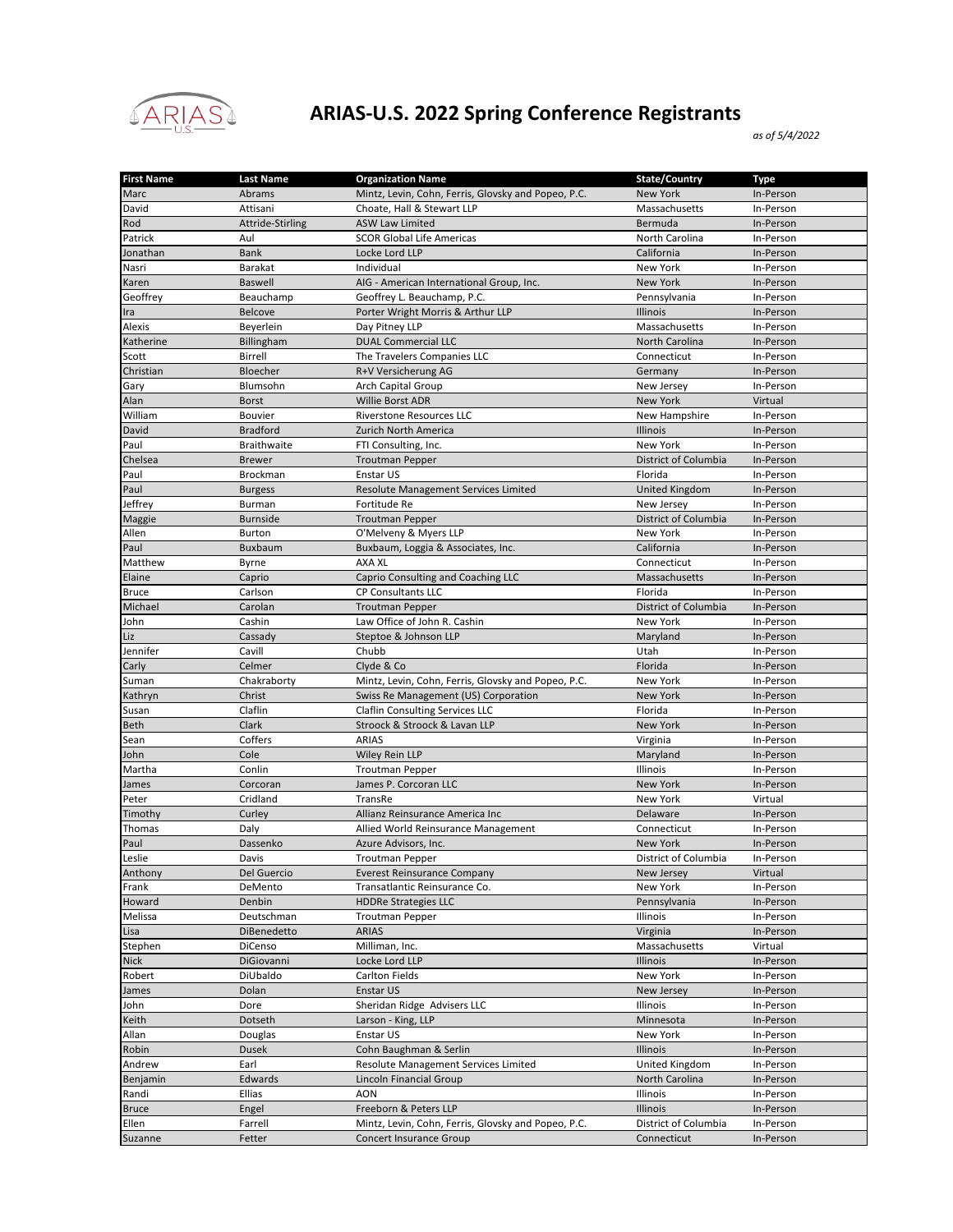| Ann                   | Field                | <b>AON</b>                                                     | Illinois                       | In-Person              |
|-----------------------|----------------------|----------------------------------------------------------------|--------------------------------|------------------------|
| Stanley               | Figura               | <b>BatesCarey LLP</b>                                          | Illinois                       | In-Person              |
| Kevin                 | Finnerty             | Choate, Hall & Stewart LLP                                     | Massachusetts                  | In-Person              |
| James                 | Fitzgerald           | Fitzgerald Legal Consult, P.C.                                 | California                     | In-Person              |
| Amy                   | Flanagan             | Arch Insurance Group Inc.                                      | New Jersey                     | In-Person              |
| Thomas                | Forsyth              | none                                                           | South Carolina                 | In-Person              |
| Charles               | Fortune              | Cohn, Baughman & Serlin                                        | Florida                        | In-Person              |
| Patricia Taylor       | Fox                  | AIG - American International Group, Inc.                       | <b>New York</b>                | In-Person              |
| Michael               | Frantz               | Munich Re US                                                   | Pennsylvania                   | In-Person              |
| Dana                  | Franzetti            | Swiss Re Management (US) Corporation                           | Illinois                       | In-Person              |
| Donald                | Frechette            | Locke Lord LLP                                                 | Connecticut                    | In-Person              |
| <b>Bruce</b>          | Friedman             | Rubin, Fiorella, Friedman & Mercante LLP                       | <b>New York</b>                | In-Person              |
| Alexandra             | Furth                | AIG - American International Group, Inc.                       | Massachusetts                  | In-Person              |
| Scott                 | Galla                | Clark Hill PLC                                                 | Pennsylvania                   | In-Person              |
|                       |                      |                                                                |                                |                        |
| Peter                 | Gentile<br>Giannetta | ARIAS U.S.                                                     | Florida                        | Virtual                |
| Andrea                |                      | Enstar US                                                      | New Jersey                     | In-Person              |
| Mitch                 | Gibson               | Swiss Re America Holding Corporation                           | Tennessee                      | In-Person              |
| Jonathan              | Gilad                | ARIAS-U.S.                                                     | Virginia                       | In-Person              |
| William               | Goldsmith            | AIG - American International Group, Inc.                       | New York                       | In-Person              |
| Michael               | Goldstein            | Mound Cotton Wollan & Greengrass LLP                           | <b>New York</b>                | In-Person              |
| Sarah                 | Gordon               | Steptoe & Johnson LLP                                          | District of Columbia           | In-Person              |
| Jack                  | Gordon               | Lewin Baach Kaufman Middlemiss PLLC                            | District of Columbia           | In-Person              |
| Lawrence              | Greengrass           | larry greengrass                                               | New York                       | In-Person              |
| Lloyd                 | Gura                 | Mound Cotton Wollan & Greengrass LLP                           | New York                       | In-Person              |
| Mark                  | Gurevitz             | MG Re Arbitrator and Mediator Services LLC                     | Connecticut                    | In-Person              |
| Jonathan              | Hacker               | O'Melveny & Myers LLP                                          | District of Columbia           | In-Person              |
| Debra                 | Hall                 | <b>Hall Arbitrations</b>                                       | Maine                          | Virtual                |
| Cara                  | Hansen               | Mound Cotton Wollan & Greengrass LLP                           | <b>New York</b>                | In-Person              |
| Michele               | Hayes                | Niles, Barton & Wilmer LLP                                     | Maryland                       | In-Person              |
| Christopher           | Hemphill             | Chubb                                                          | Illinois                       | In-Person              |
| Clifford              | Hendler              | Crowell & Moring LLP                                           | District of Columbia           | Virtual                |
| Candace               | Hensley              | Day Pitney LLP                                                 | Massachusetts                  | In-Person              |
| Robert                | Hermes               | Porter Wright Morris & Arthur LLP                              | Illinois                       | In-Person              |
| Aimee                 | Hoben                | The Hartford                                                   | Connecticut                    | In-Person              |
| Kim                   | Hogrefe              | Kim Dean Hogrefe, LLC                                          | New Jersey                     | Virtual                |
| Detlef                | Huber                | <b>Aurigon Advisors AG</b>                                     | Germany                        | Virtual                |
| David                 | Ichel                | X-Dispute LLC                                                  | Florida                        | In-Person              |
| Michele               | Jacobson             | Stroock & Stroock & Lavan LLP                                  | New Jersey                     | In-Person              |
| Jean-Paul             | Jaillet              | Choate, Hall & Stewart LLP                                     | Massachusetts                  | In-Person              |
| Deirdre               | Johnson              | Mintz, Levin, Cohn, Ferris, Glovsky and Popeo, P.C.            | District of Columbia           | In-Person              |
| Renee                 | Johnson              | The Hartford                                                   | Connecticut                    | In-Person              |
| Shermineh             | Jones                | <b>Troutman Pepper</b>                                         | District of Columbia           | In-Person              |
| James                 | Jorden               | The Jorden Group                                               | Florida                        | In-Person              |
| Paul                  | Kalish               | Mintz, Levin, Cohn, Ferris, Glovsky and Popeo, P.C.            | <b>North Carolina</b>          | In-Person              |
| Amy                   | Kallal               | Mound Cotton Wollan & Greengrass LLP                           | New York                       | In-Person              |
| <b>LYDIA</b>          | <b>KAM LYEW</b>      | <b>REnamics LLC</b>                                            | California                     | In-Person              |
| Sylvia                | Kaminsky             | Umpire/arbitrator/mediator                                     |                                |                        |
| Keith                 |                      |                                                                |                                |                        |
| Sean                  |                      |                                                                | New Jersey                     | In-Person              |
|                       | Kaplan               | Anselma Capital, LLC                                           | Pennsylvania                   | In-Person              |
|                       | Keely                | Freeborn & Peters LLP                                          | New York                       | In-Person              |
| Lisa                  | Keenan               | <b>Odyssey Group</b><br>Dentons US LLP                         | Connecticut                    | In-Person              |
| Shawn                 | Kelly                | American Association of Insurance Services                     | New Jersey                     | In-Person              |
| Ed                    | Kelly                |                                                                | Illinois                       | In-Person              |
| Ellen                 | Kennedy              | <b>United Educators</b>                                        | Maryland                       | In-Person              |
| Stephen               | Kennedy              | W.R. Berkley Corporation                                       | Connecticut<br><b>Illinois</b> | In-Person              |
| Andrea                | Kerstein             | Locke Lord LLP                                                 |                                | In-Person              |
| Thomas                | Kinney               | <b>Troutman Pepper</b>                                         | District of Columbia           | In-Person              |
| Kristen               | Kish                 | Mound Cotton Wollan Greengrass LLP                             | New York                       | In-Person              |
| Elizabeth             | Kniffen              | Zelle LLP                                                      | Minnesota                      | In-Person              |
| Michael               | Knoerzer             | Clyde & Co US LLP                                              | New York                       | In-Person              |
| Eric                  | Kobrick              | AIG - American International Group, Inc.                       | New York                       | In-Person              |
| Cynthia               | Koehler              | AIG - American International Group, Inc.                       | Massachusetts                  | In-Person              |
| Jeanne                | Kohler               | <b>Carlton Fields</b>                                          | New York                       | In-Person              |
| Mark                  | Kreger               | Karbal   Cohen   Economou   Silk   Dunne   LLC                 | Illinois                       | In-Person              |
| Michael               | Kuehn                | Riverstone Resources LLC                                       | New Hampshire                  | In-Person              |
| Klaus                 | Kunze                | Klaus H. Kunze Arbitrations and Consulting                     | Ohio                           | In-Person              |
| Michael               | Kurtis               | Transatlantic Reinsurance Co.                                  | Pennsylvania                   | In-Person              |
| Kelly                 | Lankford             | Dentons US LLP                                                 | New Jersey                     | In-Person              |
| Matthew               | Lasky                | Mound Cotton Wollan & Greengrass LLP                           | New York                       | In-Person              |
| Frank                 | Lattal               | Lattal ADR                                                     | Pennsylvania                   | Virtual                |
| <b>Nancy Braddock</b> | Laughlin             | <b>Braddock &amp; Associates</b>                               | Texas                          | Virtual                |
| Charles<br>Curtis     | Leasure<br>Leitner   | Stevens & Lee<br>Morvillo Abramowitz Grand Iason & Anello P.C. | Pennsylvania<br>New York       | In-Person<br>In-Person |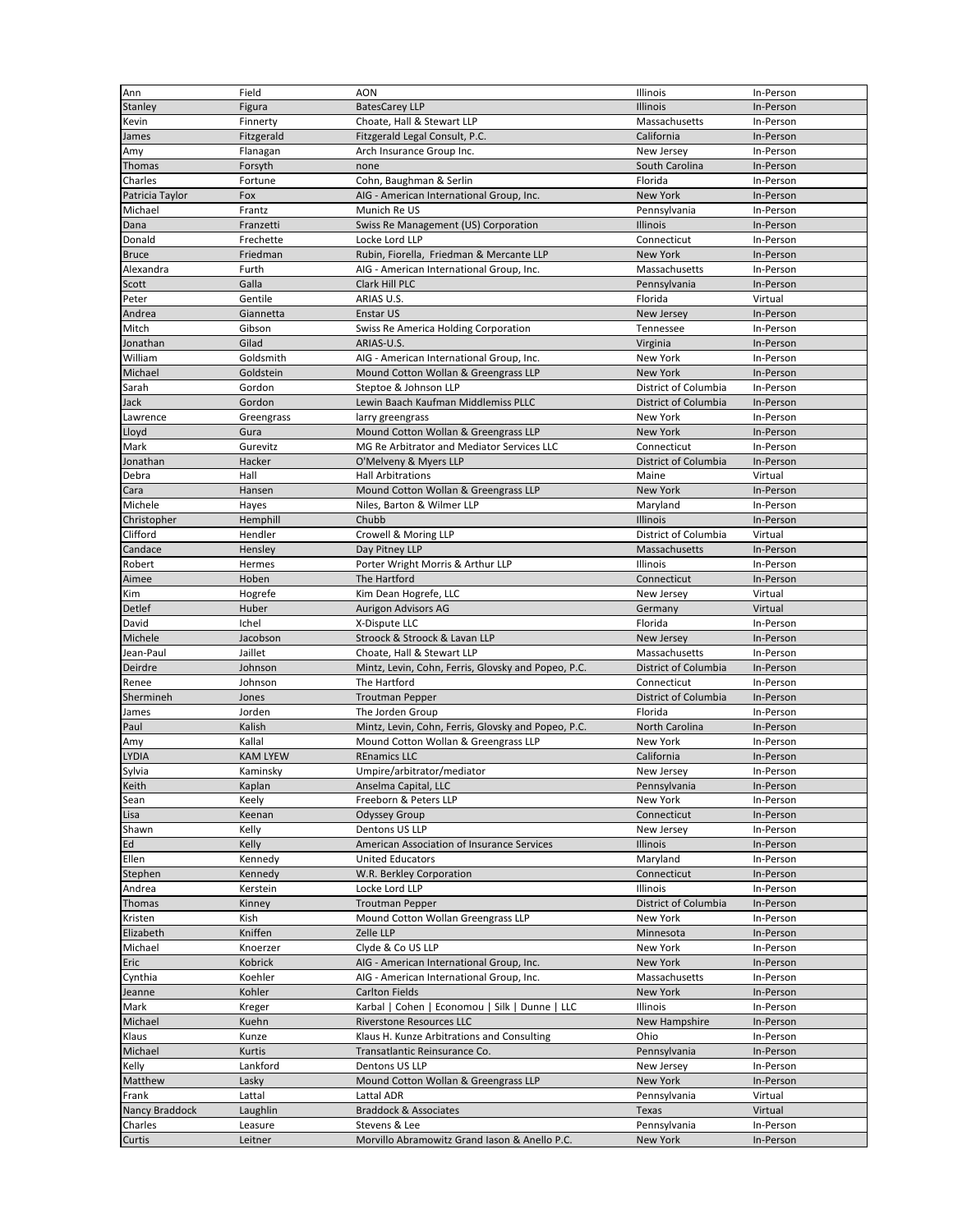| John           | Lenzen          | Lenzen ADR                                            | Bermuda              | Virtual   |
|----------------|-----------------|-------------------------------------------------------|----------------------|-----------|
| <b>Beth</b>    | Levene          | Transatlantic Reinsurance Co.                         | <b>New York</b>      | In-Person |
| Robert         | Lewin           | Stroock & Stroock & Lavan LLP                         | New York             | In-Person |
| James          | Liell           | <b>SCOR Global Life Americas</b>                      | North Carolina       | In-Person |
| Nicholas       | Lombard         | Day Pitney LLP                                        | Massachusetts        | In-Person |
| Mary           | Lopatto         | <b>Williams Lopatto PLLC</b>                          | District of Columbia | In-Person |
| Erika          | Lopes-McLeman   | Dentons US LLP                                        | Missouri             | In-Person |
| Douglas        | Maag            | Clyde & Co US LLP                                     | <b>New York</b>      | Virtual   |
| Susan          | Mack            | Law Offices of Susan E. Mack, P.A.                    | Florida              | In-Person |
| William        | MacQueen        | The Fortegra Group, LLC                               | Florida              | In-Person |
| Jane           | Mandigo         | Swiss Re Management (US) Corporation                  | Missouri             | In-Person |
| Raymond        | Mastrangelo     | Mound Cotton Wollan & Greengrass LLP                  | <b>New York</b>      | In-Person |
| Janet          | McCann          | Brandywine Group of Insurance & Reinsurance Companies | Pennsylvania         | In-Person |
| Joseph         | McCullough      | Freeborn & Peters LLP                                 | Illinois             | In-Person |
| Kimberly       | McDonnell       | Brandywine Group of Insurance & Reinsurance Companies | Pennsylvania         | In-Person |
| Megan          | McHugh          | <b>Brandywine Group</b>                               | Pennsylvania         | In-Person |
| David          | McLauchlan      | The McLauchlan Law Group LLC                          | Illinois             | In-Person |
| <b>Brendan</b> | McQuiggan       | Brandywine/Chubb                                      | Pennsylvania         | In-Person |
| Andrew         | <b>Meerkins</b> | Foley & Lardner LLP                                   | Wisconsin            | In-Person |
| Mark           | Megaw           | Umpire                                                | Virginia             | In-Person |
| Kelly          | Michaud         | Choate Hall & Stewart                                 | Massachusetts        | In-Person |
| Seema          | Misra           | Arch Insurance Company                                | New Jersey           | In-Person |
| Neal           | Moglin          | Foley & Lardner LLP                                   | Illinois             | In-Person |
| Cecilia        | <b>Moss</b>     | Chaffetz Lindsey LLP                                  | New York             | In-Person |
| Michael        | <b>Mullins</b>  | Day Pitney LLP                                        | Massachusetts        | In-Person |
| Elizabeth      | <b>Mullins</b>  | Swiss Re Management (US) Corporation                  | New York             | In-Person |
| Patrick        | O'Brien         | Patrick J. O'Brien                                    | New Jersey           | In-Person |
| John           | O'Bryan         | Freeborn & Peters LLP                                 | Illinois             | In-Person |
| William        | O'Neill         | <b>Troutman Pepper</b>                                | Maryland             | In-Person |
| <b>Brian</b>   | O'Sullivan      | Crowell & Moring LLP                                  | New York             | In-Person |
| Howard         | Page            | HR Page Consulting Ltd                                | United Kingdom       | In-Person |
| Stephanie      | Panico          | QBE Insurance                                         | New York             | In-Person |
| John           | Parker          | <b>Silvercreek Arbitration Services</b>               | Illinois             | In-Person |
| Eridania       | Perez           | Kennedys                                              | New York             | In-Person |
| <b>Brian</b>   | Pernel          | Brandywine Group of Insurance & Reinsurance Companies | Pennsylvania         | In-Person |
| Andrew         | Poplinger       | Chaffetz Lindsey LLP                                  | New York             | In-Person |
| Mark           | Popolizio       | Verisk                                                | Florida              | In-Person |
| Vincent        | Proto           | Saiber LLC                                            | New Jersey           | In-Person |
| David          | Raim            | Alabama Life Re/Raim Re                               | Maryland             | In-Person |
| Randy          | Rinicella       | HCC Insurance Holdings, Inc.                          | <b>Texas</b>         | In-Person |
| Michael        | Robles          | Crowell & Moring LLP                                  | New York             | In-Person |
| Cheryl         | Rosario         | Munich Re                                             | <b>United States</b> | In-Person |
| Jonathan       | Rosen           | Arbitration, Mediation and Expert Witness Services    | New York             | In-Person |
| Andrew         | Rothseid        | Gallagher Re                                          | Pennsylvania         | In-Person |
| Jeffrey        | Rubin           | Odyssey Reinsurance Company                           | Connecticut          | In-Person |
| Daryn          | Rush            | O'Melveny & Myers LLP                                 | District of Columbia | In-Person |
| Ryan           | Russell         | Allianz Reinsurance America Inc                       | California           | In-Person |
| Michela        | Rynczak         | ARIAS-U.S.                                            | Virginia             | In-Person |
| Jonathan       | Sacher          | Bryan Cave Leighton Paisner                           | United Kingdom       | In-Person |
| David          | Satine          | Saiber LLC                                            | New Jersey           | In-Person |
| Peter          | Scarpato        | Arbitrator, Mediator, Negotiations Consultant         | Pennsylvania         | Virtual   |
| Joseph         | Schiavone       | Saiber LLC                                            | New Jersey           | In-Person |
| Larry          | Schiffer        | Schiffer Law & Consulting PLLC                        | New York             | In-Person |
| Joshua         | Schwartz        | Chubb                                                 | Pennsylvania         | In-Person |
| Steven         | Schwartz        | Chaffetz Lindsey LLP                                  | New York             | In-Person |
| <b>Stacey</b>  | Schwartz        | Swiss Re Management (US) Corporation                  | New York             | In-Person |
| Joseph         | Scully          | Day Pitney LLP                                        | Connecticut          | In-Person |
| Michael        | Sevi            | Guy Carpenter & Co.                                   | New York             | In-Person |
| Wesley         | Sherman         | TransRe                                               | New York             | Virtual   |
| John           | Shettle         | Enstar US                                             | Rhode Island         | In-Person |
| Regan          | Shulman         | Arch Capital Group                                    | New Jersey           | In-Person |
| Troy           | Shuman          | Enstar US                                             | New York             | In-Person |
| Lisa           | Simon           | Swiss Re America                                      | New York             | In-Person |
| Charles        | Sinclair        | Charles J. Sinclair                                   | Connecticut          | Virtual   |
| Teresa         | Snider          | Porter Wright Morris & Arthur LLP                     | Illinois             | In-Person |
| Andreas        | Stahl           | Allianz                                               | Germany              | In-Person |
| Matt           | Stahl           | FTI Consulting, Inc.                                  | Georgia              | In-Person |
| David          | Stegall         | Risk Consulting & Expert Services                     | Alabama              | In-Person |
| Aaron          | Stern           | Stern A. B. Inc.                                      | New York             | In-Person |
| Aaron          | Stern           | Stern A. B. Inc.                                      | New York             | Virtual   |
| Tom            | Stillman        | Tom Stillman Arbitrations                             | Illinois             | Virtual   |
| David          | Thirkill        | David Thirkill                                        | New Hampshire        | In-Person |